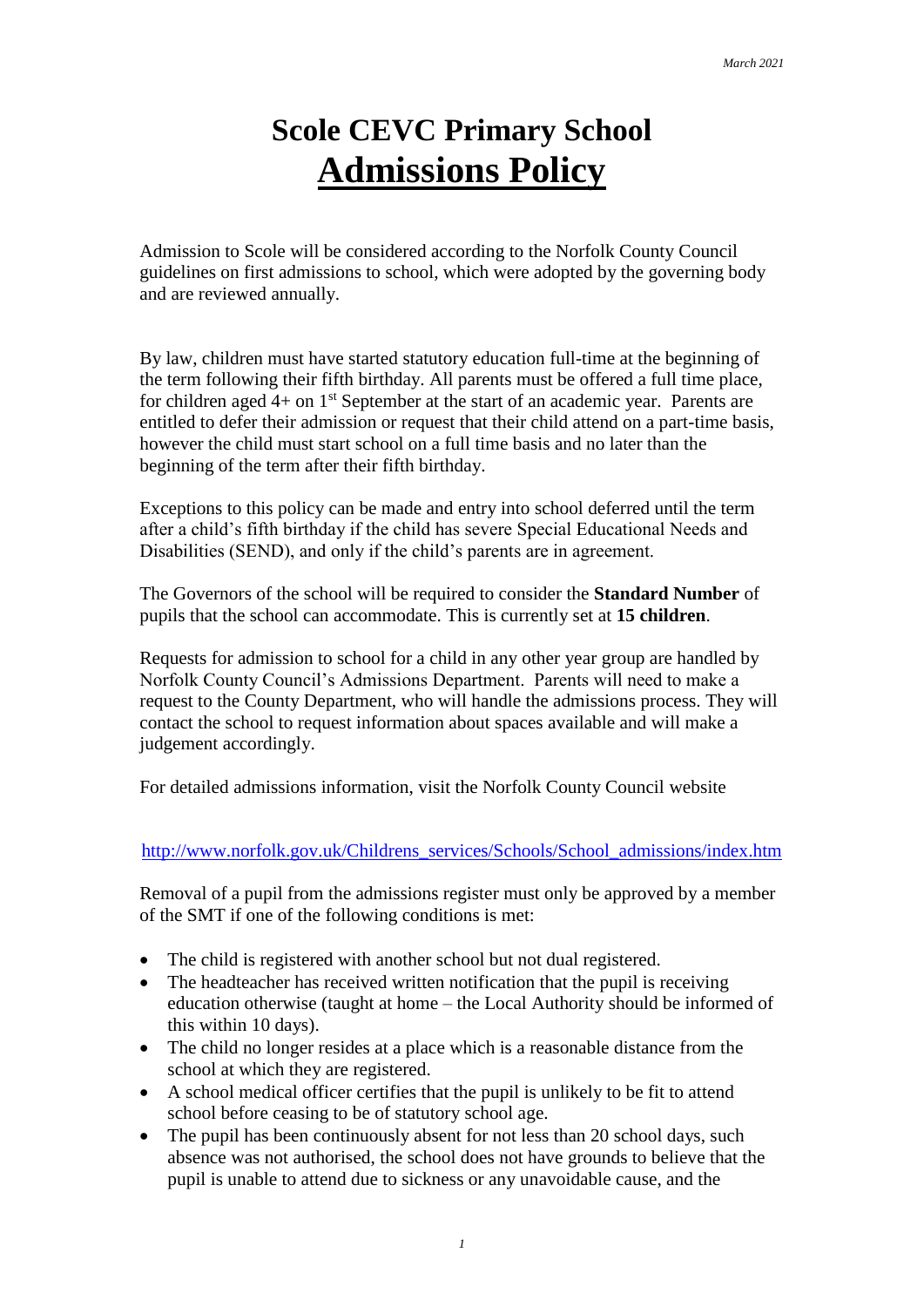Headteacher and the LA have failed after reasonable enquiry to ascertain where the pupil is

- The pupil is detained in pursuance of a final court order
- The pupil has been permanently excluded and any special appeal is not upheld.
- The pupil has died.

| <b>Reviewed by Governors</b> | March 2021 |
|------------------------------|------------|
| <b>Agreed by Governors</b>   |            |
| Next review date             | March 2022 |
|                              |            |
|                              |            |
| Signature of Chair           |            |
|                              |            |
|                              |            |
|                              |            |